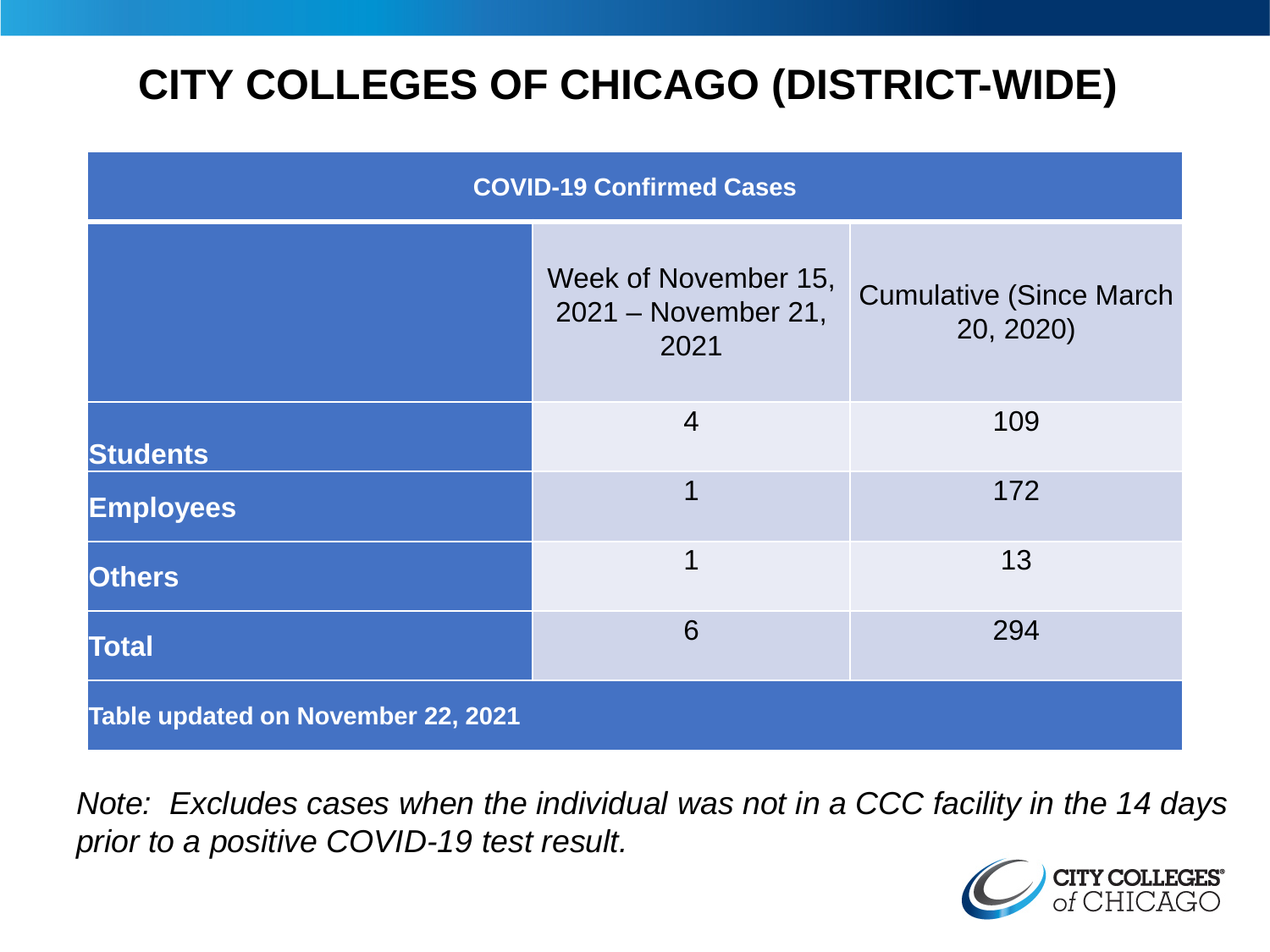## **DALEY COLLEGE**

| <b>COVID-19 Confirmed Cases</b>    |                                                     |                                              |
|------------------------------------|-----------------------------------------------------|----------------------------------------------|
|                                    | Week of November 15,<br>2021 - November 21,<br>2021 | <b>Cumulative (Since March)</b><br>20, 2020) |
| <b>Students</b>                    | $\overline{0}$                                      | 9                                            |
| <b>Employees</b>                   | $\overline{0}$                                      | 20                                           |
| <b>Others</b>                      | $\overline{0}$                                      | $\mathbf 1$                                  |
| <b>Total</b>                       | $\Omega$                                            | 30                                           |
| Table updated on November 22, 2021 |                                                     |                                              |

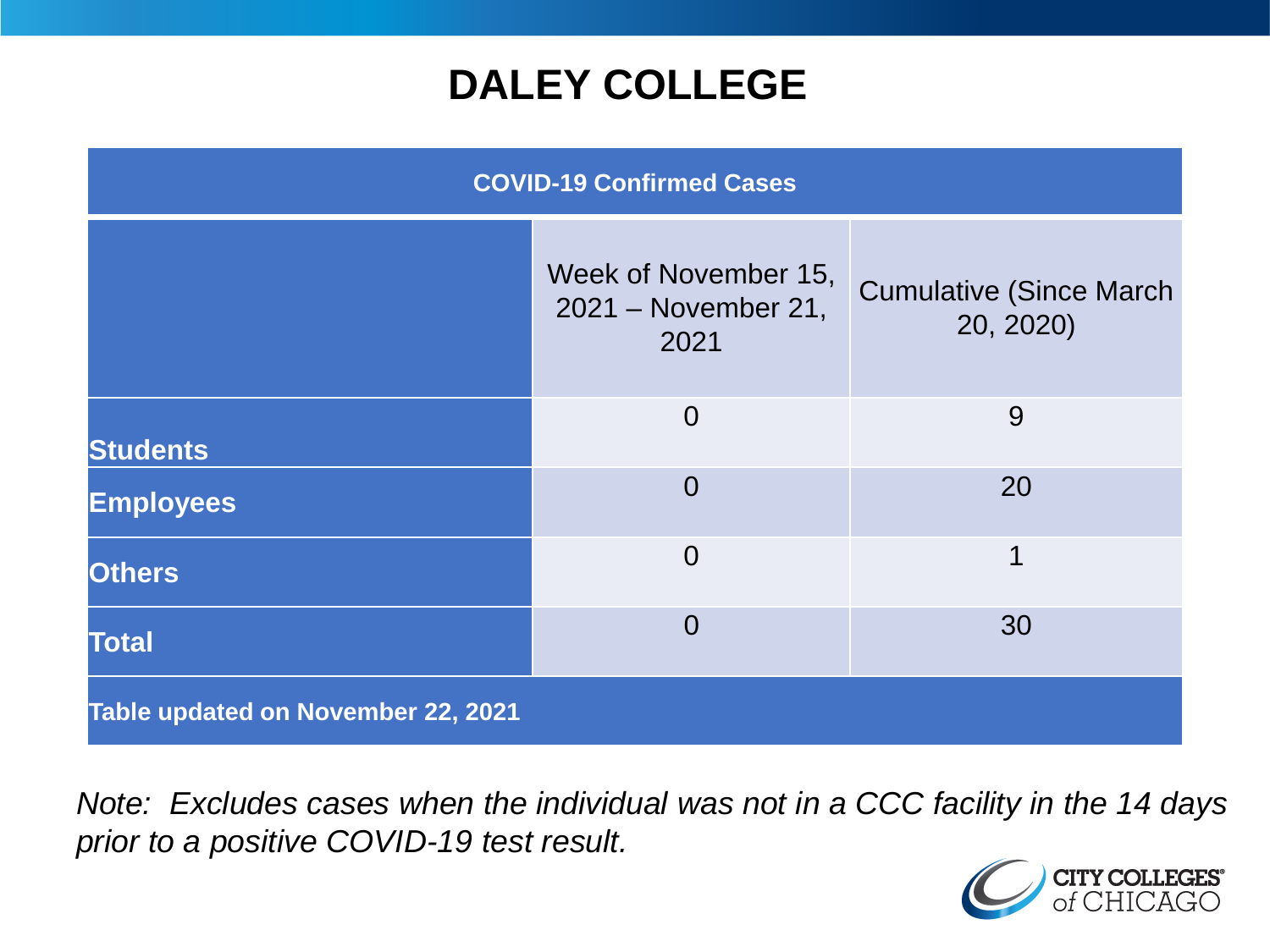## **HAROLD WASHINGTON COLLEGE**

| <b>COVID-19 Confirmed Cases</b>    |                                                     |                                              |
|------------------------------------|-----------------------------------------------------|----------------------------------------------|
|                                    | Week of November 15,<br>2021 - November 21,<br>2021 | <b>Cumulative (Since March)</b><br>20, 2020) |
| <b>Students</b>                    | 1                                                   | 19                                           |
| <b>Employees</b>                   | $\Omega$                                            | 17                                           |
| <b>Others</b>                      | $\overline{0}$                                      | 2                                            |
| <b>Total</b>                       | 1                                                   | 38                                           |
| Table updated on November 22, 2021 |                                                     |                                              |

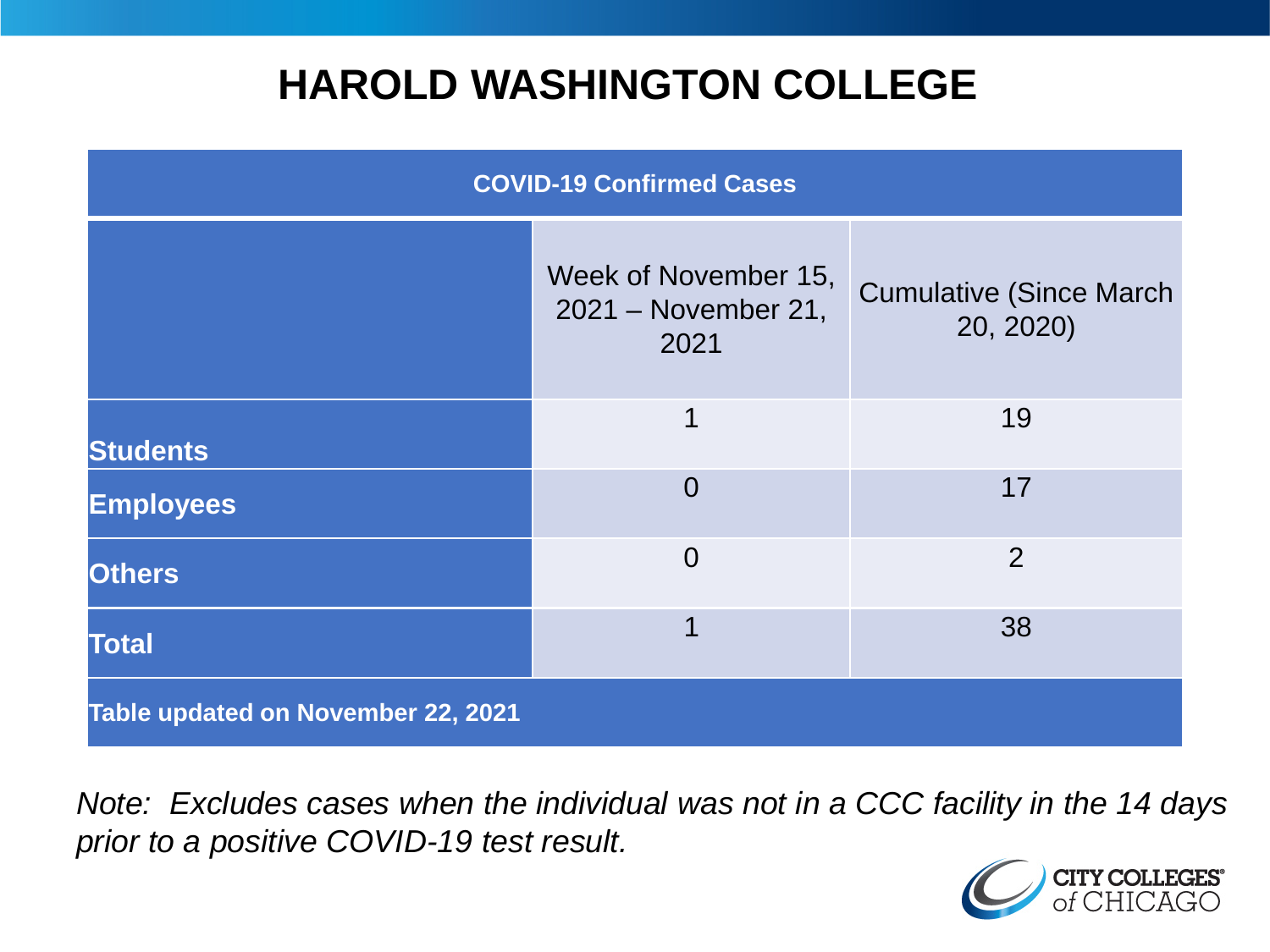## **KENNEDY-KING COLLEGE**

| <b>COVID-19 Confirmed Cases</b>    |                                                     |                                              |
|------------------------------------|-----------------------------------------------------|----------------------------------------------|
|                                    | Week of November 15,<br>2021 - November 21,<br>2021 | <b>Cumulative (Since March)</b><br>20, 2020) |
| <b>Students</b>                    | $\Omega$                                            | 10                                           |
| <b>Employees</b>                   | $\Omega$                                            | 35                                           |
| <b>Others</b>                      | 1                                                   | $\overline{2}$                               |
| <b>Total</b>                       | 1                                                   | 47                                           |
| Table updated on November 22, 2021 |                                                     |                                              |

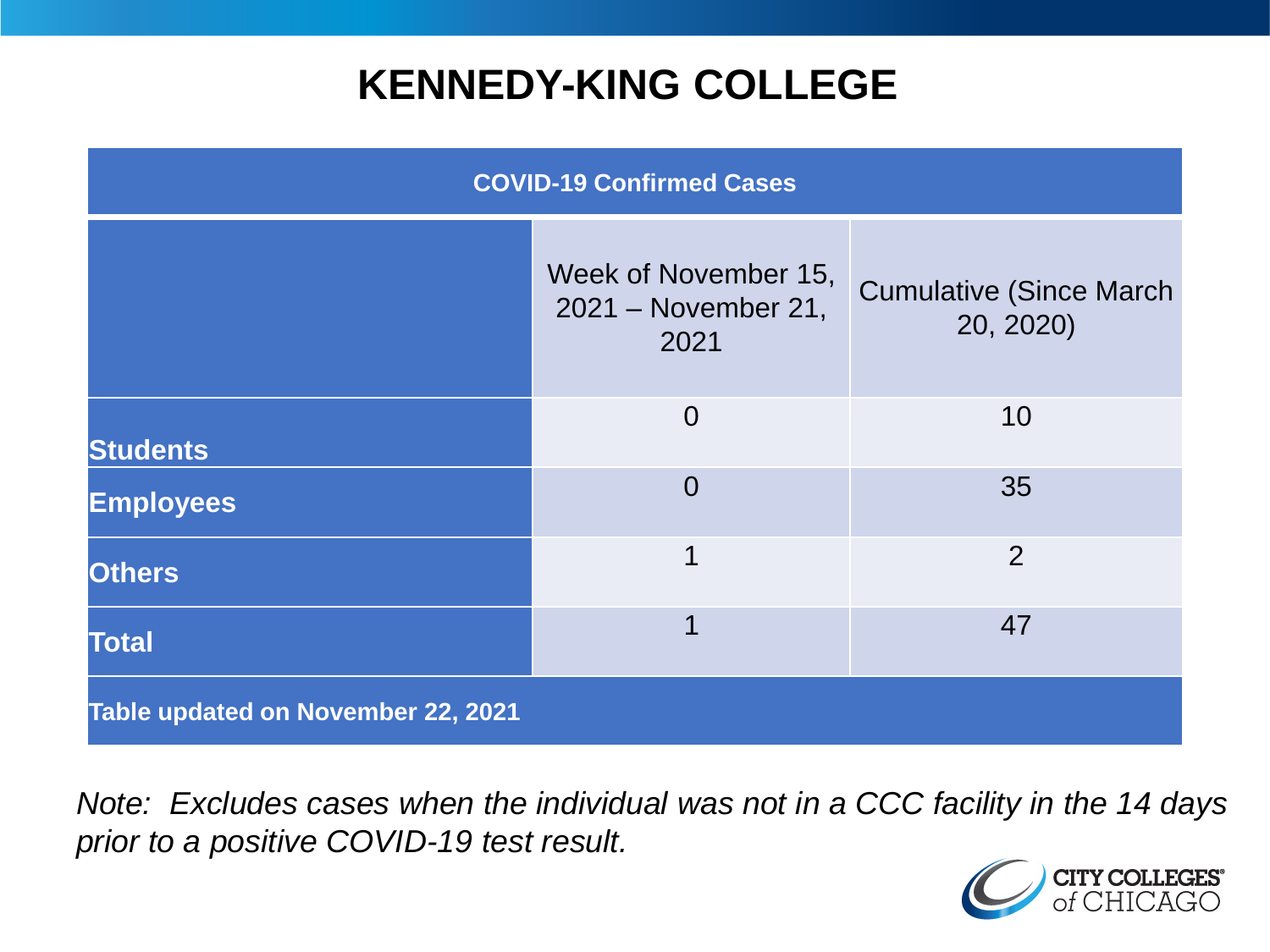# **MALCOLM X COLLEGE**

| <b>COVID-19 Confirmed Cases</b>    |                                                     |                                              |
|------------------------------------|-----------------------------------------------------|----------------------------------------------|
|                                    | Week of November 15,<br>2021 - November 21,<br>2021 | <b>Cumulative (Since March)</b><br>20, 2020) |
| <b>Students</b>                    | $\overline{2}$                                      | 43                                           |
| <b>Employees</b>                   | $\overline{0}$                                      | 31                                           |
| <b>Others</b>                      | $\overline{0}$                                      | $\overline{2}$                               |
| <b>Total</b>                       | $\overline{2}$                                      | 76                                           |
| Table updated on November 22, 2021 |                                                     |                                              |

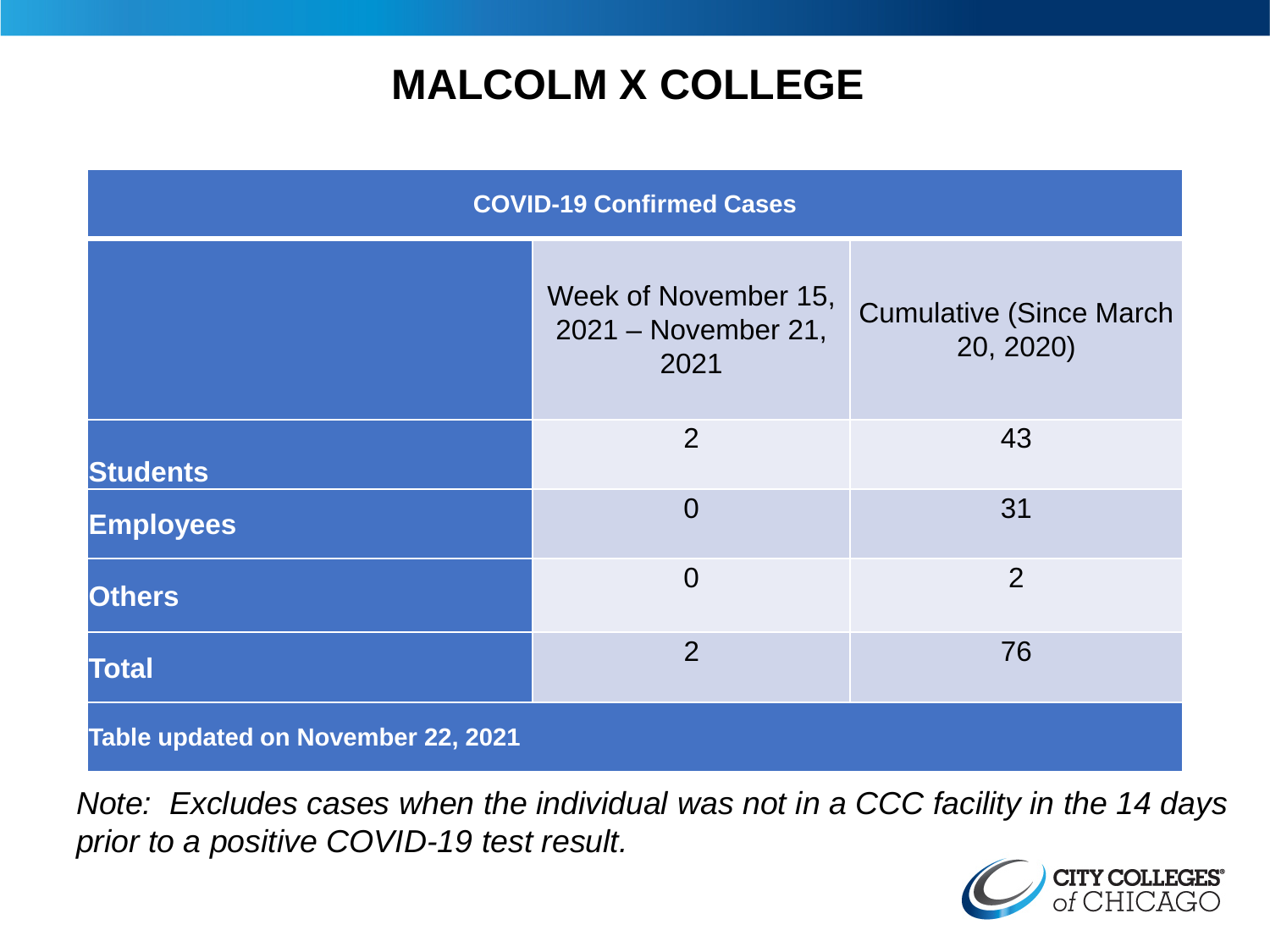# **OLIVE-HARVEY COLLEGE**

| <b>COVID-19 Confirmed Cases</b>    |                                                     |                                              |
|------------------------------------|-----------------------------------------------------|----------------------------------------------|
|                                    | Week of November 15,<br>2021 - November 21,<br>2021 | <b>Cumulative (Since March)</b><br>20, 2020) |
| <b>Students</b>                    | $\overline{0}$                                      | 5                                            |
| <b>Employees</b>                   | $\Omega$                                            | 22                                           |
| <b>Others</b>                      | $\overline{0}$                                      | 3                                            |
| <b>Total</b>                       | $\Omega$                                            | 30                                           |
| Table updated on November 22, 2021 |                                                     |                                              |

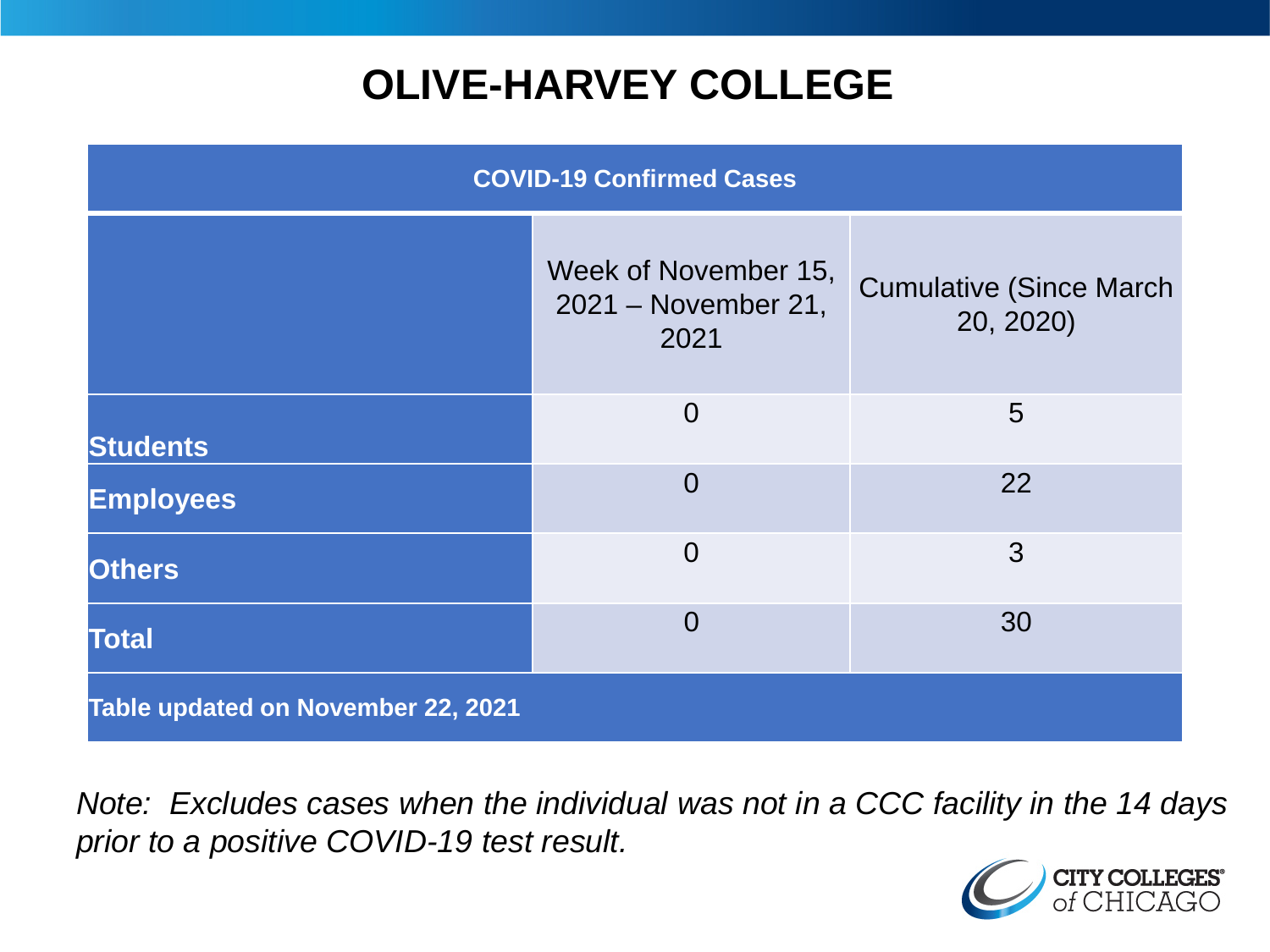## **TRUMAN COLLEGE**

| <b>COVID-19 Confirmed Cases</b>    |                                                     |                                              |
|------------------------------------|-----------------------------------------------------|----------------------------------------------|
|                                    | Week of November 15,<br>2021 - November 21,<br>2021 | <b>Cumulative (Since March)</b><br>20, 2020) |
| <b>Students</b>                    | 1                                                   | 11                                           |
| <b>Employees</b>                   | $\overline{0}$                                      | 22                                           |
| <b>Others</b>                      | $\overline{0}$                                      | $\overline{0}$                               |
| <b>Total</b>                       |                                                     | 33                                           |
| Table updated on November 22, 2021 |                                                     |                                              |

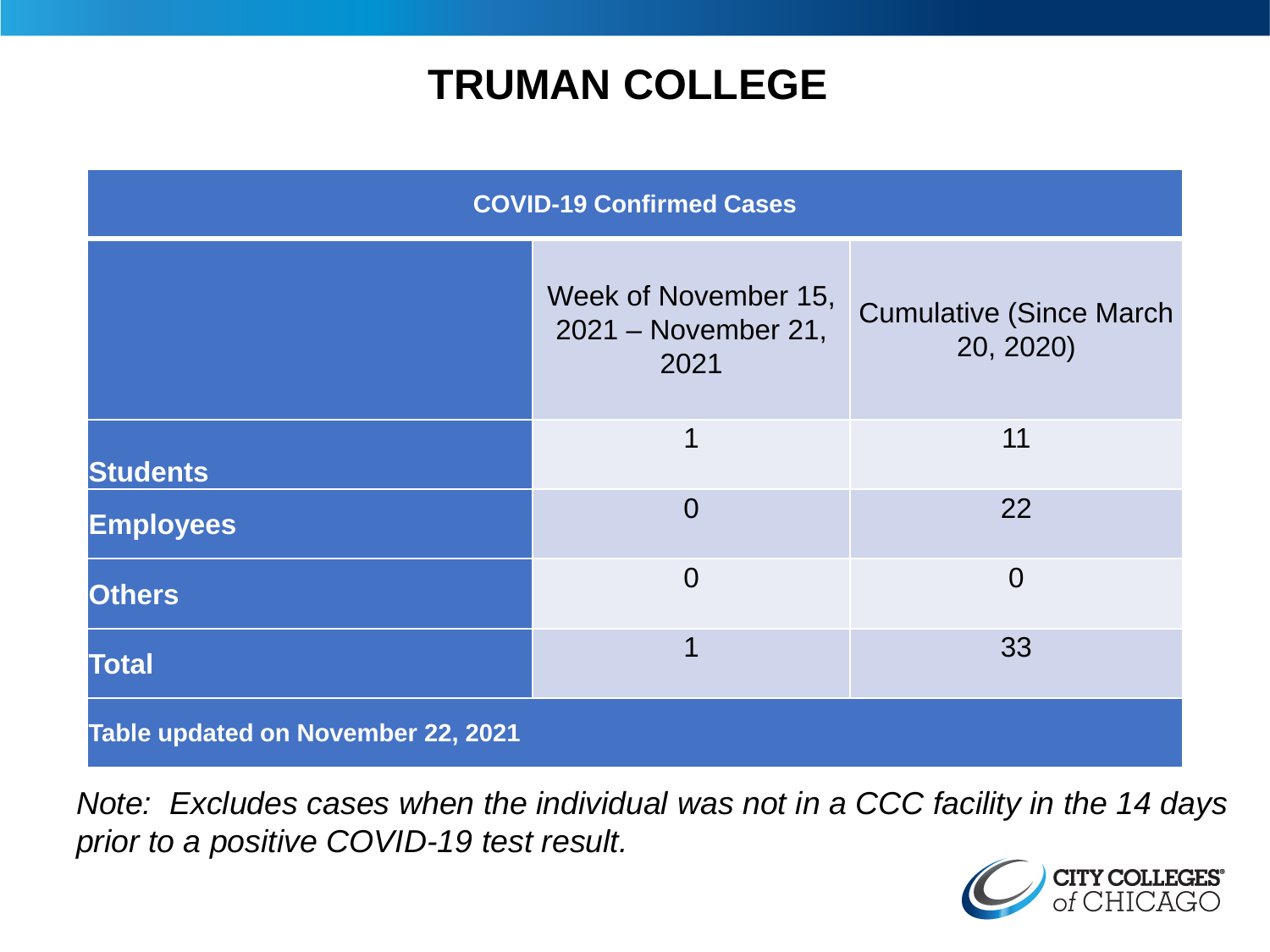## **WRIGHT COLLEGE**

| <b>COVID-19 Confirmed Cases</b>    |                                                     |                                              |
|------------------------------------|-----------------------------------------------------|----------------------------------------------|
|                                    | Week of November 15,<br>2021 - November 21,<br>2021 | <b>Cumulative (Since March)</b><br>20, 2020) |
| <b>Students</b>                    | $\overline{0}$                                      | 12                                           |
| <b>Employees</b>                   | 1                                                   | 23                                           |
| <b>Others</b>                      | $\overline{0}$                                      | 1                                            |
| <b>Total</b>                       | 1                                                   | 36                                           |
| Table updated on November 22, 2021 |                                                     |                                              |